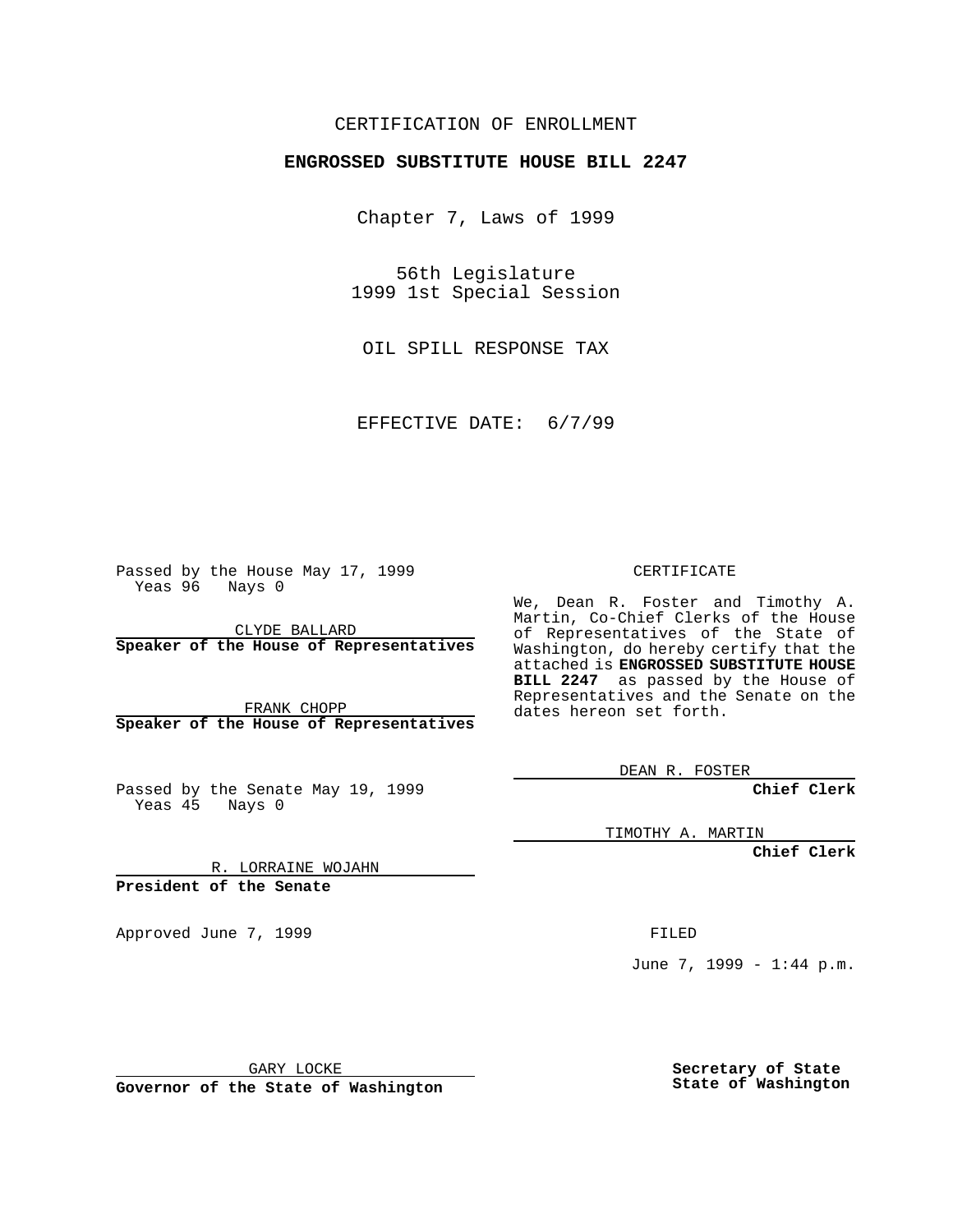## **ENGROSSED SUBSTITUTE HOUSE BILL 2247** \_\_\_\_\_\_\_\_\_\_\_\_\_\_\_\_\_\_\_\_\_\_\_\_\_\_\_\_\_\_\_\_\_\_\_\_\_\_\_\_\_\_\_\_\_\_\_

\_\_\_\_\_\_\_\_\_\_\_\_\_\_\_\_\_\_\_\_\_\_\_\_\_\_\_\_\_\_\_\_\_\_\_\_\_\_\_\_\_\_\_\_\_\_\_

Passed Legislature - 1999 1st Special Session

## **State of Washington 56th Legislature 1999 1st Special Session**

**By** House Committee on Appropriations (originally sponsored by Representatives Cooper, Linville and Ruderman; by request of Office of Financial Management)

Read first time 03/08/1999.

 AN ACT Relating to the oil spill response tax; amending RCW 82.23B.020 and 90.56.510; creating a new section; and declaring an emergency.

BE IT ENACTED BY THE LEGISLATURE OF THE STATE OF WASHINGTON:

 **Sec. 1.** RCW 82.23B.020 and 1997 c 449 s 2 are each amended to read as follows:

 (1) An oil spill response tax is imposed on the privilege of receiving crude oil or petroleum products at a marine terminal within this state from a waterborne vessel or barge operating on the navigable waters of this state. The tax imposed in this section is levied upon the owner of the crude oil or petroleum products immediately after receipt of the same into the storage tanks of a marine terminal from a waterborne vessel or barge at the rate of one cent per barrel of crude oil or petroleum product received.

 (2) In addition to the tax imposed in subsection (1) of this section, an oil spill administration tax is imposed on the privilege of receiving crude oil or petroleum products at a marine terminal within this state from a waterborne vessel or barge operating on the navigable waters of this state. The tax imposed in this section is levied upon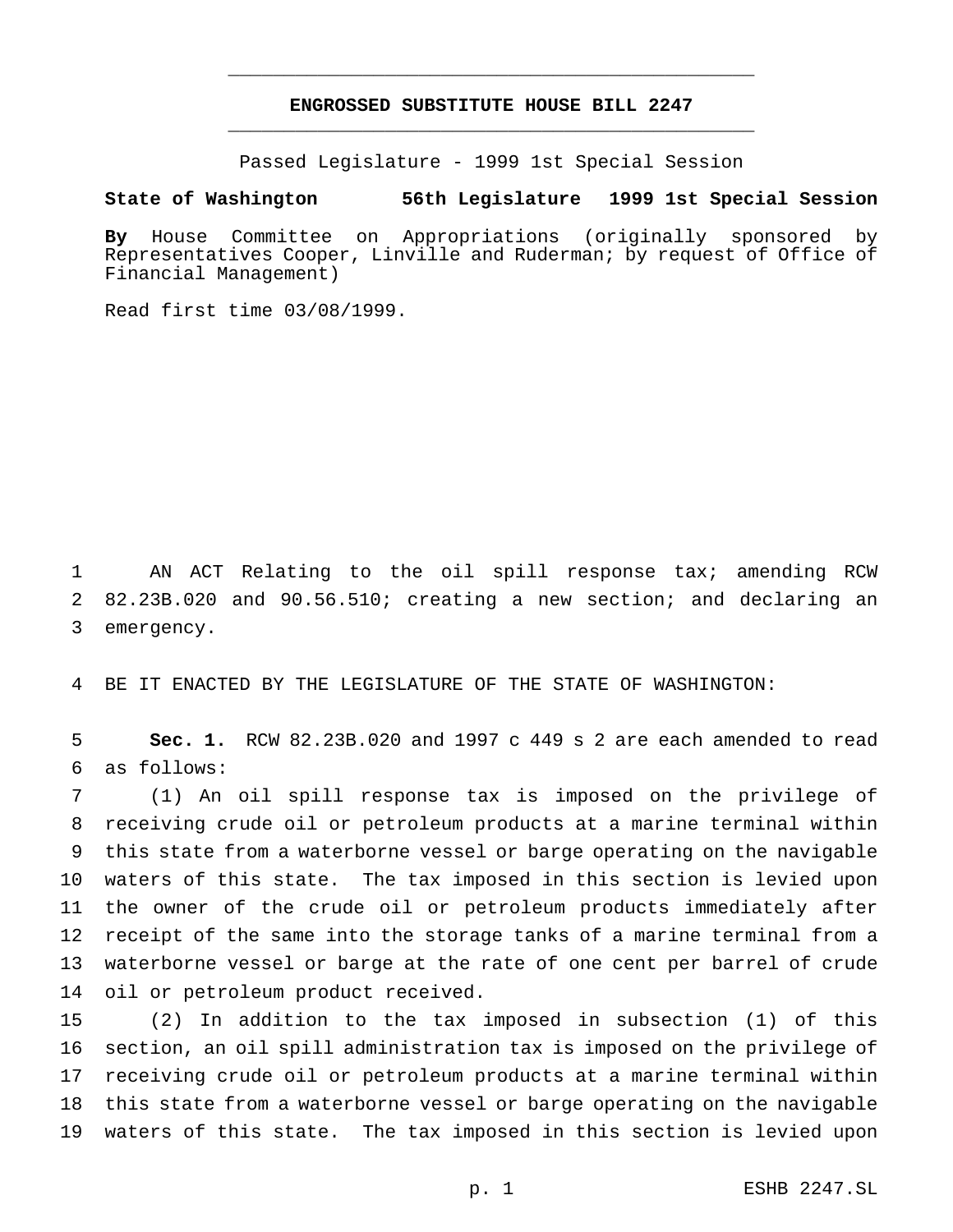the owner of the crude oil or petroleum products immediately after receipt of the same into the storage tanks of a marine terminal from a waterborne vessel or barge at the rate of four cents per barrel of crude oil or petroleum product.

 (3) The taxes imposed by this chapter shall be collected by the marine terminal operator from the taxpayer. If any person charged with collecting the taxes fails to bill the taxpayer for the taxes, or in the alternative has not notified the taxpayer in writing of the imposition of the taxes, or having collected the taxes, fails to pay them to the department in the manner prescribed by this chapter, whether such failure is the result of the person's own acts or the result of acts or conditions beyond the person's control, he or she shall, nevertheless, be personally liable to the state for the amount of the taxes. Payment of the taxes by the owner to a marine terminal operator shall relieve the owner from further liability for the taxes. (4) Taxes collected under this chapter shall be held in trust until paid to the department. Any person collecting the taxes who appropriates or converts the taxes collected shall be guilty of a gross misdemeanor if the money required to be collected is not available for payment on the date payment is due. The taxes required by this chapter to be collected shall be stated separately from other charges made by the marine terminal operator in any invoice or other statement of account provided to the taxpayer.

 (5) If a taxpayer fails to pay the taxes imposed by this chapter to the person charged with collection of the taxes and the person charged with collection fails to pay the taxes to the department, the department may, in its discretion, proceed directly against the taxpayer for collection of the taxes.

 (6) The taxes shall be due from the marine terminal operator, along with reports and returns on forms prescribed by the department, within twenty-five days after the end of the month in which the taxable activity occurs.

 (7) The amount of taxes, until paid by the taxpayer to the marine terminal operator or to the department, shall constitute a debt from the taxpayer to the marine terminal operator. Any person required to collect the taxes under this chapter who, with intent to violate the provisions of this chapter, fails or refuses to do so as required and any taxpayer who refuses to pay any taxes due under this chapter, shall be guilty of a misdemeanor as provided in chapter 9A.20 RCW.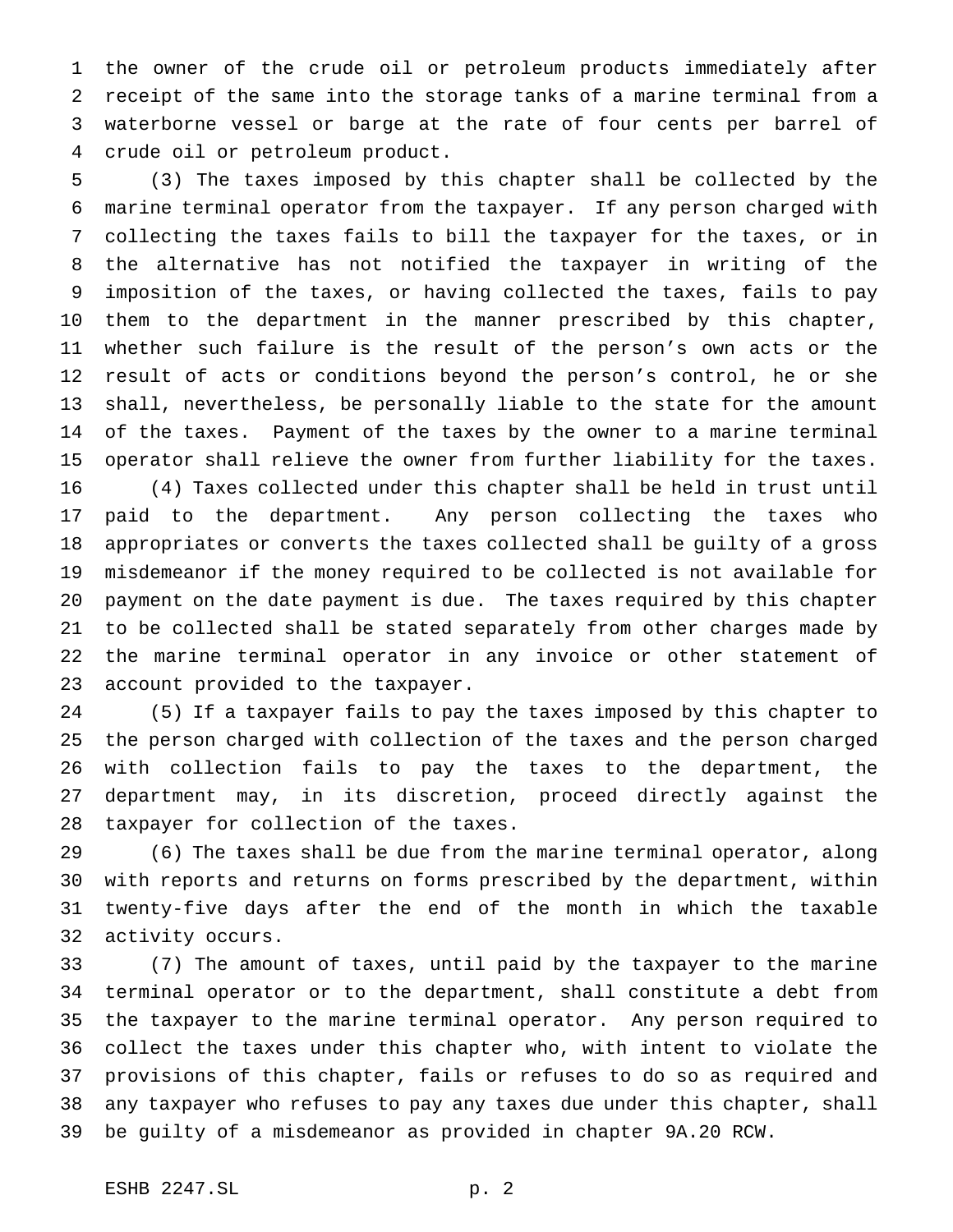(8) Upon prior approval of the department, the taxpayer may pay the taxes imposed by this chapter directly to the department. The department shall give its approval for direct payment under this section whenever it appears, in the department's judgment, that direct payment will enhance the administration of the taxes imposed under this chapter. The department shall provide by rule for the issuance of a direct payment certificate to any taxpayer qualifying for direct payment of the taxes. Good faith acceptance of a direct payment certificate by a terminal operator shall relieve the marine terminal operator from any liability for the collection or payment of the taxes imposed under this chapter.

 (9) All receipts from the tax imposed in subsection (1) of this section shall be deposited into the state oil spill response account. All receipts from the tax imposed in subsection (2) of this section shall be deposited into the oil spill administration account.

 (10) Within forty-five days after the end of each calendar quarter, the office of financial management shall determine the balance of the oil spill response account as of the last day of that calendar quarter. Balance determinations by the office of financial management under this section are final and shall not be used to challenge the validity of any tax imposed under this chapter. The office of financial management shall promptly notify the departments of revenue and ecology of the account balance once a determination is made. For each subsequent calendar quarter, the tax imposed by subsection (1) of this section shall be imposed during the entire calendar quarter unless:

 (a) Tax was imposed under subsection (1) of this section during the immediately preceding calendar quarter, and the most recent quarterly 28 balance is more than  $((\text{ten}))$  nine million dollars; or

 (b) Tax was not imposed under subsection (1) of this section during the immediately preceding calendar quarter, and the most recent 31 quarterly balance is more than ((nine)) eight million dollars.

 **Sec. 2.** RCW 90.56.510 and 1997 c 449 s 3 are each amended to read as follows:

 (1) The oil spill administration account is created in the state treasury. All receipts from RCW 82.23B.020(2) shall be deposited in the account. Moneys from the account may be spent only after appropriation. The account is subject to allotment procedures under chapter 43.88 RCW. If, on the first day of any calendar month, the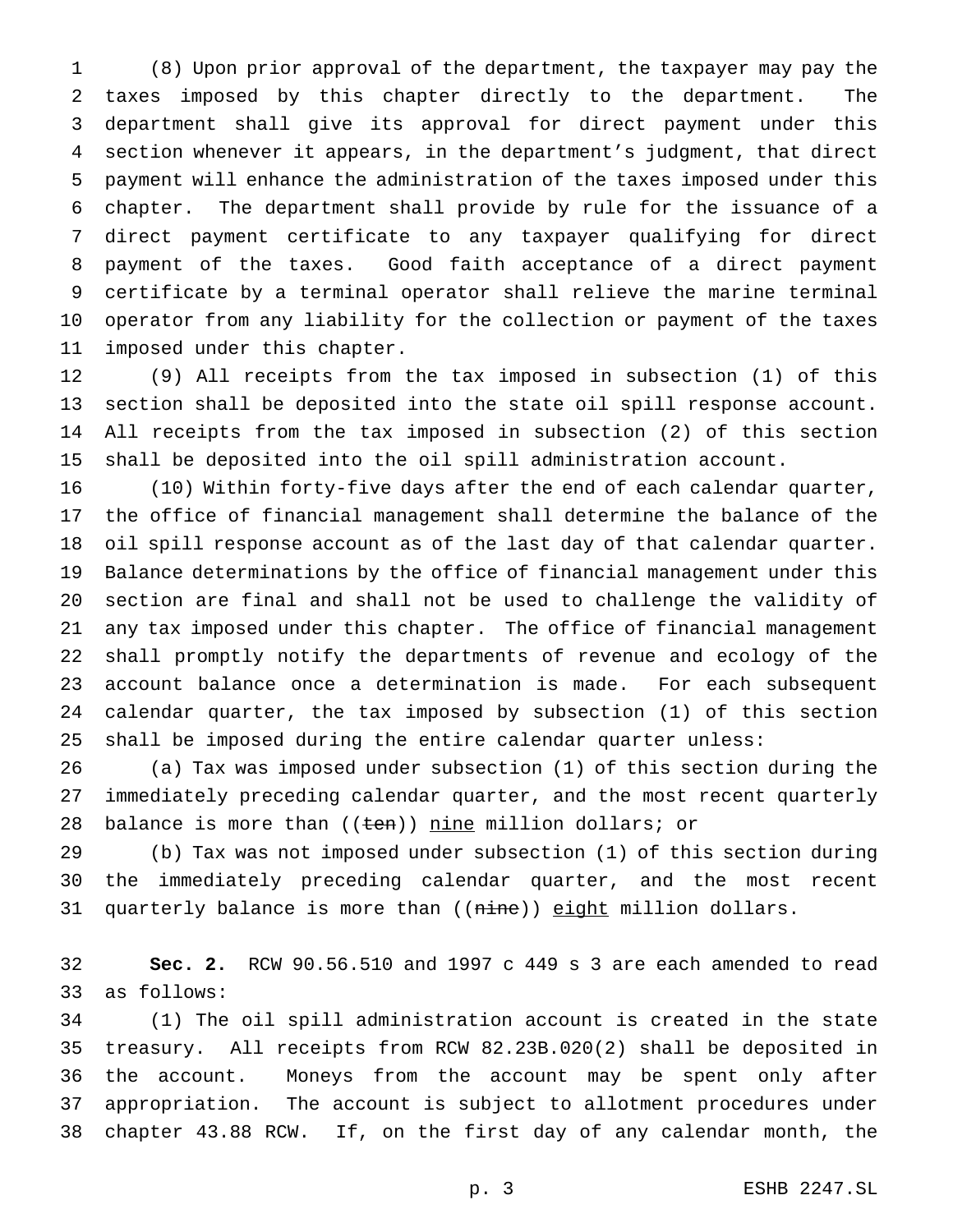1 balance of the oil spill response account is greater than  $((\text{ten}))$  nine million dollars and the balance of the oil spill administration account exceeds the unexpended appropriation for the current biennium, then the tax under RCW 82.23B.020(2) shall be suspended on the first day of the next calendar month until the beginning of the following biennium, provided that the tax shall not be suspended during the last six months of the biennium. If the tax imposed under RCW 82.23B.020(2) is suspended during two consecutive biennia, the department shall by November 1st after the end of the second biennium, recommend to the appropriate standing committees an adjustment in the tax rate. For the 11 biennium ending June 30, ((<del>1997</del>)) 1999, and the biennium ending June 12 30, 2001, the state treasurer may transfer a total of up to 13 ((\$1,718,000)) one million dollars from the oil spill response account to the oil spill administration account to support appropriations made 15 from the oil spill administration account in the omnibus ((and 16 transportation)) appropriations act((s)) adopted not later than June 17 30, ((<del>1997</del>)) 1999.

 (2) Expenditures from the oil spill administration account shall be used exclusively for the administrative costs related to the purposes of this chapter, and chapters 90.48, 88.40, and 88.46 RCW. Starting with the 1995-1997 biennium, the legislature shall give activities of state agencies related to prevention of oil spills priority in funding from the oil spill administration account. Costs of administration include the costs of:

(a) Routine responses not covered under RCW 90.56.500;

(b) Management and staff development activities;

 (c) Development of rules and policies and the state-wide plan provided for in RCW 90.56.060;

 (d) Facility and vessel plan review and approval, drills, inspections, investigations, enforcement, and litigation;

(e) Interagency coordination and public outreach and education;

 (f) Collection and administration of the tax provided for in chapter 82.23B RCW; and

 (g) Appropriate travel, goods and services, contracts, and equipment.

 NEW SECTION. **Sec. 3.** The house of representatives, jointly with the senate, shall convene the Washington waters oil spill risk reduction work group. The work group shall develop recommendations for